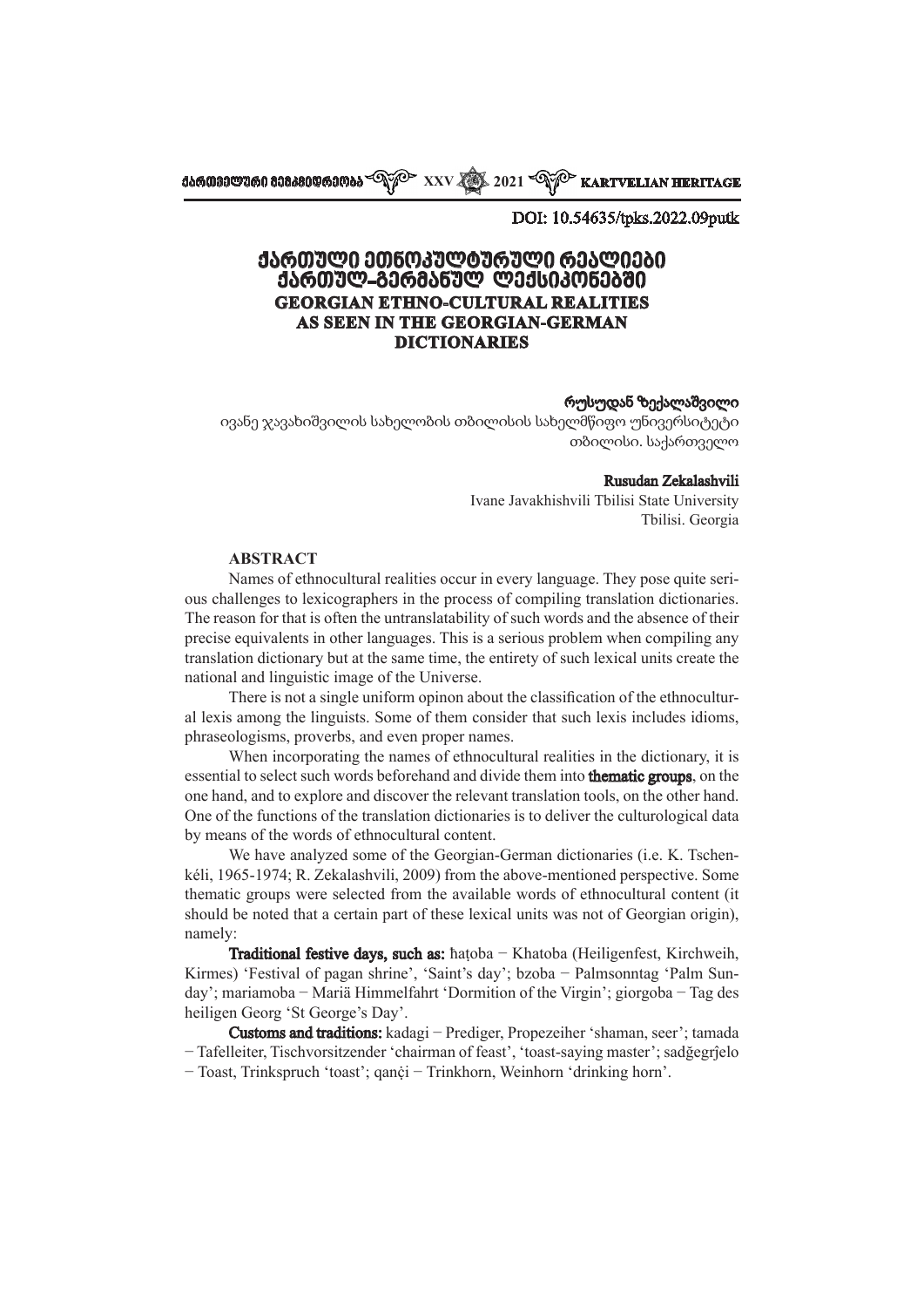Terms referring to work activities such as tone − Bäckerei, Tongefäss 'cylindrical clay oven for flat bread'; kvevri − Weinkrug (in der Erde vergraben) 'wine-jar (set into ground)'; saċnaħeli − Trotte, Weinkelter 'pressing device to press juice of ̣ grapes for wine'.

Names of dishes and sweets: ħinķali - Khinķali (Art Ravioli) 'ravioli' (chopped meat boiled in pastry sache); ħaĉaṗuri − Käsekuchen 'pastry with cheese/ ̣ curds filling'; sacivi − Sazivi (Puten- oder Geflügelbrühe mit gewürzter Walnusssoße) 'chicken/turkey in cold walnut sauce'; sulguni − Sulguni (eine Art Käse) 'variety of hard cheese'; gozinaqi − Gosinaki (Näscherei aus Nüssen und Honig zum Neujahr) 'chopped nuts boiled in honey'; čurčħela − Tschurtschela (aufgefädelte Nüsse, die im Most getunkt und gedörrt sind) 'string of walnuts/hazel-nuts/raisins etc. dipped into thickened boiled grape-juice'.

Clothes and shoes: čoħa-aħaluħi − kaukasische männliche Tracht, Halbrock 'Caucasian tunic and coat', 'man's national dress'; kalamani − Bastschuh, Ledersandale 'laced sandal'; nabadi − Filzmantel, kaukasischer Filzüberwurf 'felt jacket(s) and cloak(s)'.

Musical instruments: panduri − Fanduri (dreisaitiges Zupfinstrument) '3-stringed lute'; čonguri − Tschonguri (viersaitiges Musikinstrument) 'four-stringed lute'; čianuri − Tschianuri (georgisches Streichinstrument) '3/4-stringed Georgian ̣ viol'; gudasṭviri − Dudelsack, Sackpfeife 'bagpipes'.

Dances and songs: samaia − 'women's round-dance'; iavnana − child's lullaby'.

Plays and other means of entertainment: qeenoba – Kheenoba (Maskenspiel am ersten Montag des Fastens) 'fertility festival, carnival'; beriḳaoba − Berikaoba (Volksmaskenspiel) 'summer carnival (dressed as wild animal)'; laħṭaoba − Gürtelspiel der Jungen 'boy's belt game'; ḳuḳudamalobana − Fangspiel, Versteckspiel 'children's game hide-and-seek'; daħučobana − Blindekuh 'hide-and-seek'. ̣

Fairy-tale characters and magic things: nacarkekia − Aschenbrödel, Faulenzer, Müßiggänger 'lazy but sly fairytale hero'; ḳudiani dedaberi − Hexe, Alraune 'a witch', 'evil demon'; učinmačinis kudi − Tarnkappe 'magic cap of invisibility'; naṭvris tvali − Wunschstein 'magic stone, magic jewel'.

Terms of endearment: šeni čirime – mein Liebes, du meine Güte! (dein Ungemach auf mich, deine Not mir) 'my darling, please' (lit. (give your) trouble to me); šen genacvale − mein Liebes!; tu mir die Liebe! (ich will dich in der Not ersetzen, ich will für dich durchs Feuer gehen) 'my dear!' (let me take your place, if something bad happens).

In the above-mentioned Georgian-German dictionaries several means are used to express Georgian ethnocultural realities: a) definitions of words are transliterated; b) detailed explanations of the content and meaning of the realities without transliterations (or loan translation); c) selecting proper lexical units of similar content available in German.

საკვანძო სიტყვები: ეთნოკულტურული ლექსიკა, ორენოვანი ლექსიკონები, გერმანულ-ქართული ლექსიკონი, თარგმნითი ეკვივალენტი.

Keywords: Ethno-cultural Vocabulary, Bilingual Dictionaries, German-Georgian Dictionary, Translation equivalent.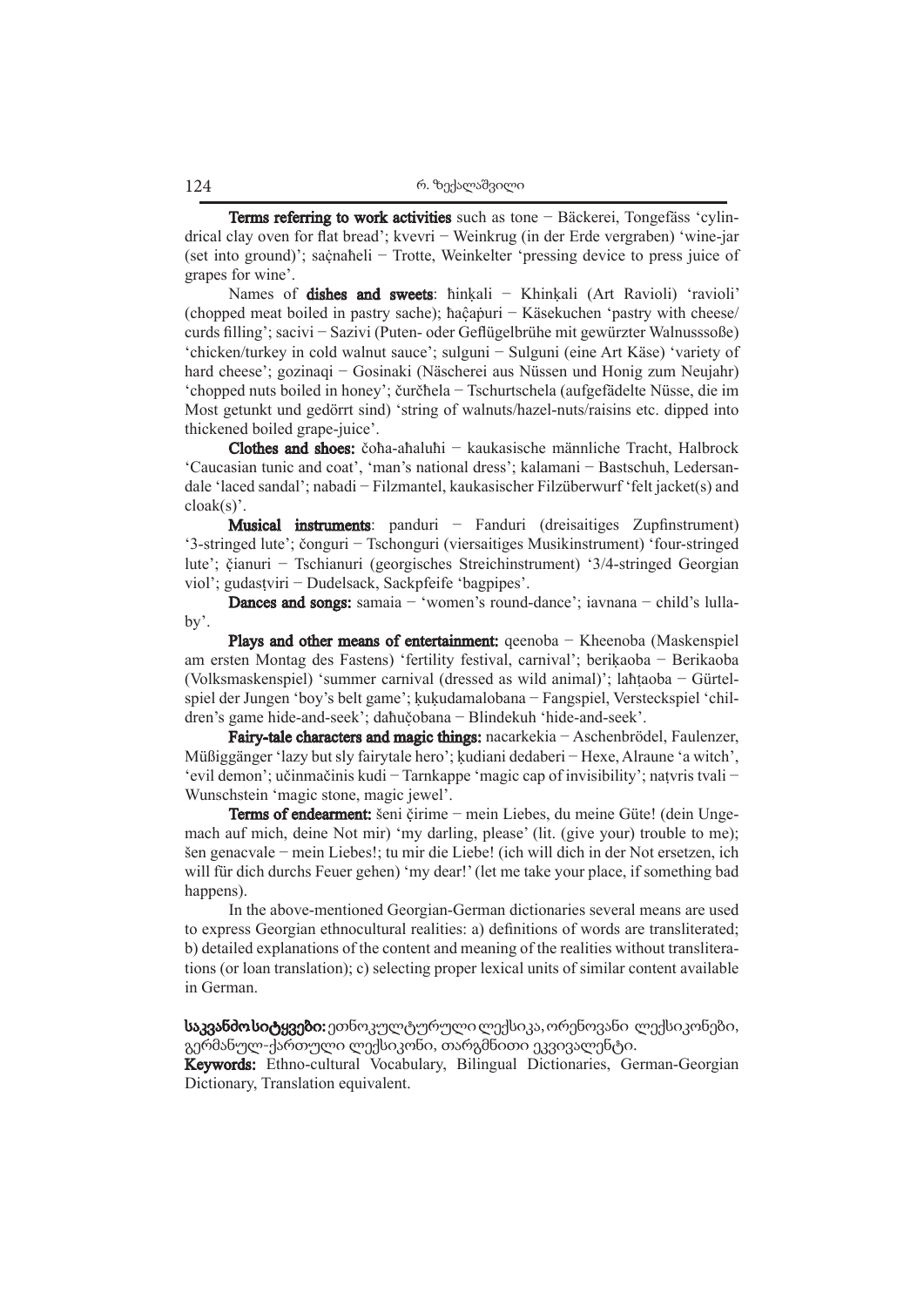# 1 შესავალი ეთნოკულტურული რეალიის რაობა

ყველა ადამიანი ამა თუ იმ ერის წარმომადგენელია და ყველაფერს აღიქვამს დედაენის მეშვეობით, რაც ქმნის სამყაროს განსხვავებულ ენობრივ ხატებს ენების მიხედვით. ამ თავისებურებების შენარჩუნება მნიშვნელოვანია მხატვრული ლიტერატურის თარგმნისას ან ორენოვან ლექსიკონში, რომელიც ერთგვარად კულტურათა შორის დამაკავშირებელი რგოლია და უნდა ასახოს ლექსიკური ერთეულების ყველა ნიუანსი.

ნებისმიერი სოციუმი თავისი არსებობის განმავლობაში ქმნის და სახელს არქმევს სპეციფიკურ, მხოლოდ მისთვის დამახასიათებელ საგანს, ცნებას, მოვლენას, იქნება ეს კულტურა, ტრადიცია, წეს-ჩვეულება, ადათი, საყოფაცხოვრებო ნივთი, საჭმელ-სასმელი, სამოსი და ა.შ. მათი სახელწოდებები შეიძლება იყოს გამჭვირვალე (მოტივირებული) ან გაუმჭვირვალე (არამოტივირებული). ადამიანთა ამ ჯგუფისთვის ეს სიტყვები და მათი დენოტატები კარგად ცნობილი და ახლობელია, მაგრამ პრობლემა თავს იჩენს ტექსტების თარგმნის დროს ან თარგმნითს ლექსიკონებში, რადგან მათი შესატყვისი საგანი სხვა ენობრივ სამყაროში არ არსებობს და, შესაბამისად, არც სახელი მოიპოვება. მთარგმნელის წინაშე დგება პრობლემა, როგორ გადმოიტანოს ესა თუ ის სიტყვა ისე, რომ არ დაიკარგოს არც შინაარსი და არც ემოციურ-სოციოკულტურული შეფერილობა. უმეტეს შემთხვევაში შეუძლებელია ორივეს შენარჩუნება და ამიტომ ხშირად უპირატესობას ანიჭებენ შინაარსის გადმოტანას.

რა არის რეალია? ფართო გაგებით, რეალია არის მატერიალური კულტურის ნებისმიერი საგანი. მას სწავლობს ბევრი დარგი: ლინგვოკულტუროლოგია, ლინგვოეთნოგრაფია, ლინგვოსოციოლოგია, ქვეყნისმცოდნეობა (გამოყოფენ ლინგვოქვეყნისმცოდნეობასაც), თარგმანთმცოდნეობა და სხვ., ვიწრო მნიშვნელობით კი, ლინგვისტიკაში "რეალიები არის ლექსემები, რომლებიც აღნიშნავენ მატერიალური კულტურის საგნებს ან მოვლენებს, ეთნოეროვნულ თავისებურებებს, ადათებს, რიტუალებს, ასევე ისტორიულ ფაქტებს ან პროცესებს და, ჩვეულებრივ, არ გააჩნიათ ლექსიკური ეკვივალენტები სხვა ენებში" (იხ. Wikipedia). ზოგჯერ მათში აერთიანებენ ამ სიტყვათა შემცველ თავისუფალ ან მყარ შესიტყვებებს. საგულისხმოა ცნობილ ლინგვისტთა აზრი, რომ რეალიები ფონურ ინფორმაციას შეიცავენ (Виноградов 1978: 87-88; Верещагин... 1990: 11-12; იქვე: 99-100), რომელიც შენახულია შესაბამისი ენის მატარებელი ხალხის კოლექტიურ მეხსიერებაში. მაგალითად, ქართველის ცნობიერებაში ტოპონიმებს − ასპინძა, შამქორი, დიდგორი, მარაბდა, ბასიანი − სულ სხვა დატვირთვა აქვს, რადგან უკავშირდება დიდ ისტორიულ ბრძოლებს და ამიტომ ეს გეოგრაფიული სახელები ფონურ ინფორმაციას ატარებს.

ეთნოკულტურულ რეალიას ზოგჯერ ამსგავსებენ საკუთარ სახელებსაც (შდრ. კომბლე, ნაცარქექია, ჭინჭრაქა...), უფრო შორსაც მიდიან და ამ ჯგუფში აერთიანებენ დიალექტიზმებს, სასაუბრო ლექსიკასა და ჟარგონიზმებს. ამას გარდა, ეს ლექსიკური ფენა განსხვავდება ხელოვნურად შექმნილი ტერმინისგან, რომელსაც არ აქვს ეროვნული შეფერილობა და უშუალოდ არაა დაკავშირებული ამა თუ იმ ხალხის კულტურასთან.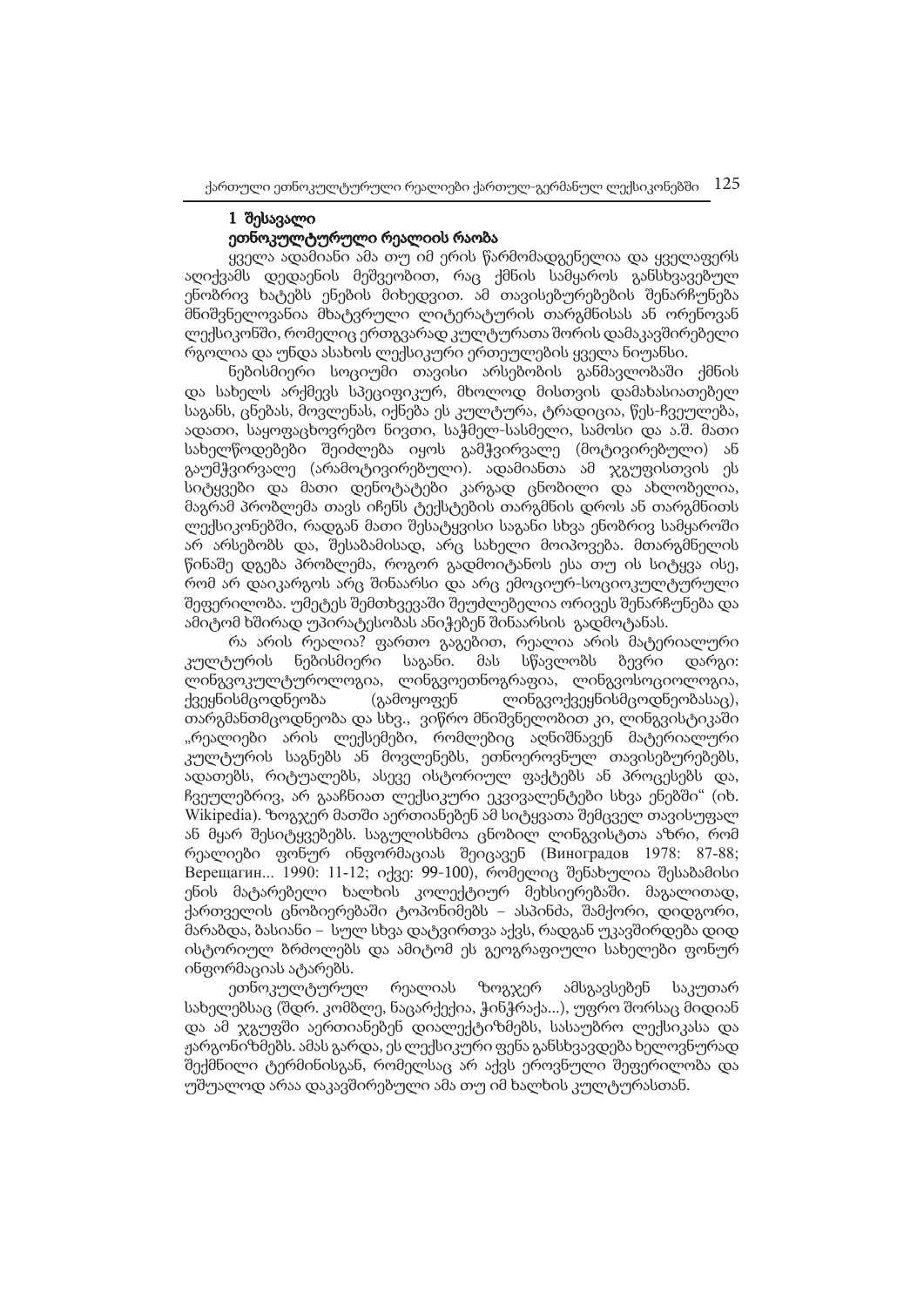რეალიასთან დაკავშირებით თავს იყრის რამდენიმე საკითხი: 1. თვით ამ ცნების განმარტება და მიმართება ეროვნულ კულტურასთან; 2. ამ ლექსიკური ერთეულების მოძიება და თემატური კლასიფიკაცია; 3. რა საშუალებით უნდა გადმოიცეს სხვა ენაზე.

რეალია შეიძლება უკავშირდებოდეს გეოგრაფიულ გარემოს (გარკვეულ კონტინენტს, ქვეყანას, კუთხეს...), რომელიმე სოციუმს (ეთნოგრაფიულ ან სოციალურ ჯგუფს...) ან დროის მონაკვეთს (მაგ., საბჭოთა და პოსტსაბჭოთა პერიოდს).

ეთნოკულტურული რეალია საკმაო რაოდენობითაა ყველა ენაში და იქმნება ასეთ სიტყვათა ლექსიკონებიც (მაგ., ისაევი 2002).

### 2 ეთნოკულტურულ რეალიათა კლასიფიკაციის საკითხი

როგორც აღვნიშნეთ, ეთნოკულტურულ რეალიებთან დაკავშირებით მნიშვნელოვანია თემატური დაჯგუფება, რომელსაც საფუძვლად ედება შესაბამისი საგნების / მოვლენების გამოყენების სფერო ან გავრცელების არეალი (რაც ხშირად მითითებულია კიდეც ლექსიკონში).

მთარგმნელები და ლინგვისტები ყურადღებას აქცევენ იმასაც, რა მეტყველების ნაწილებით და როგორი აგებულების სიტყვებითაა გადმოცემული რეალიები. ხაზი უნდა გაესვას, რომ მათი უმრავლესობა არსებითი სახელებია, რაც მოსალოდნელიც იყო: ერთსიტყვიანი (აკვანი, მაყრიონი, სამძიმარი... ჩურჩხელა, ხინკალი, საცივი...), კომპოზიტი (ნაცარქექია, ბაყბაყდევი), აბრევიატურა (მაგ., სახელგამი = სახელმწიფო გამომცემლობა, საბლიტგამი = საბავშვო ლიტერატურის გამომცემლობა, სუსი = სახელმწიფო უშიშროების სამსახური, სუკი = სახელმწიფო უშიშროების კომიტეტი), ორ- ან მეტსიტყვიანი (კუდიანი დედაბერი, უჩინმაჩინის ქუდი), ზოგჯერ კი − მთელი წინადადება (იდიომებსა და ანდაზებში: ვინ შეაბამს კატას ეჟვანს; კარგი ცხენი მათრახს არ დაიკრავსო; ყურძნის სიყვარულით ღობეს კოცნიდნენო). თარგმნისას ყოველთვის ვერ ხერხდება ერთსიტყვიანი ლექსიკური ერთეულის გადმოცემა შესაბამისად, ხანდახან საჭიროა კომპოზიტის ან კალკირებული შესიტყვების მოშველიება.

### 2.1 საგნობრივი კლასიფიკაცია

ეთნოკულტურულ რეალიათა კლასიფიკაცია განპირობებულია ეროვნული სპეციფიკით და მეტ-ნაკლებად განსხვავებულია სხვადასხვა ენისთვის. გადამწყვეტია შესაბამისი დენოტატის გამოყენების არეალი (ან გავრცელების პერიოდი). არსებობს საკმაოდ ბევრი თემატური კლასიფიკაცია, რომლებიც ერთმანეთისგან განსხვავდება ამოსავალი ნიშნით (ამის შესახებ იხ. Мосиенко 2005: 157-160).

ზოგი მეცნიერი გამოყოფს რამდენიმე დიდ ჯგუფს (მაგ., ეთნოგრაფიულ, გეოგრაფიულ და საზოგადოებრივ-პოლიტიკურ რეალიებს), რომლებიც, თავის მხრივ, მოიცავს ქვეჯგუფებს. ყველაზე მრავალრიცხოვანი და საინტერესო ამათგან ეთნოგრაფიული რეალიებია: ყოფასა და კულტურასთან დაკავშირებული ნივთები (საყოფაცხოვრებო და სამეურნეო საგნები, სამოსი და ფეხსაცმელი, კერძები და ტკბილეული...), საზომი ან ფულის ერთეულები და სხვ. გეოგრაფიული რეალიები მოიცავს გეოგრაფიულ ობიექტებს, ენდემურ მცენარეებსა თუ ცხოველებს და სხვ. საზოგადოებრივ-პოლიტიკური რეალიები უკავშირდება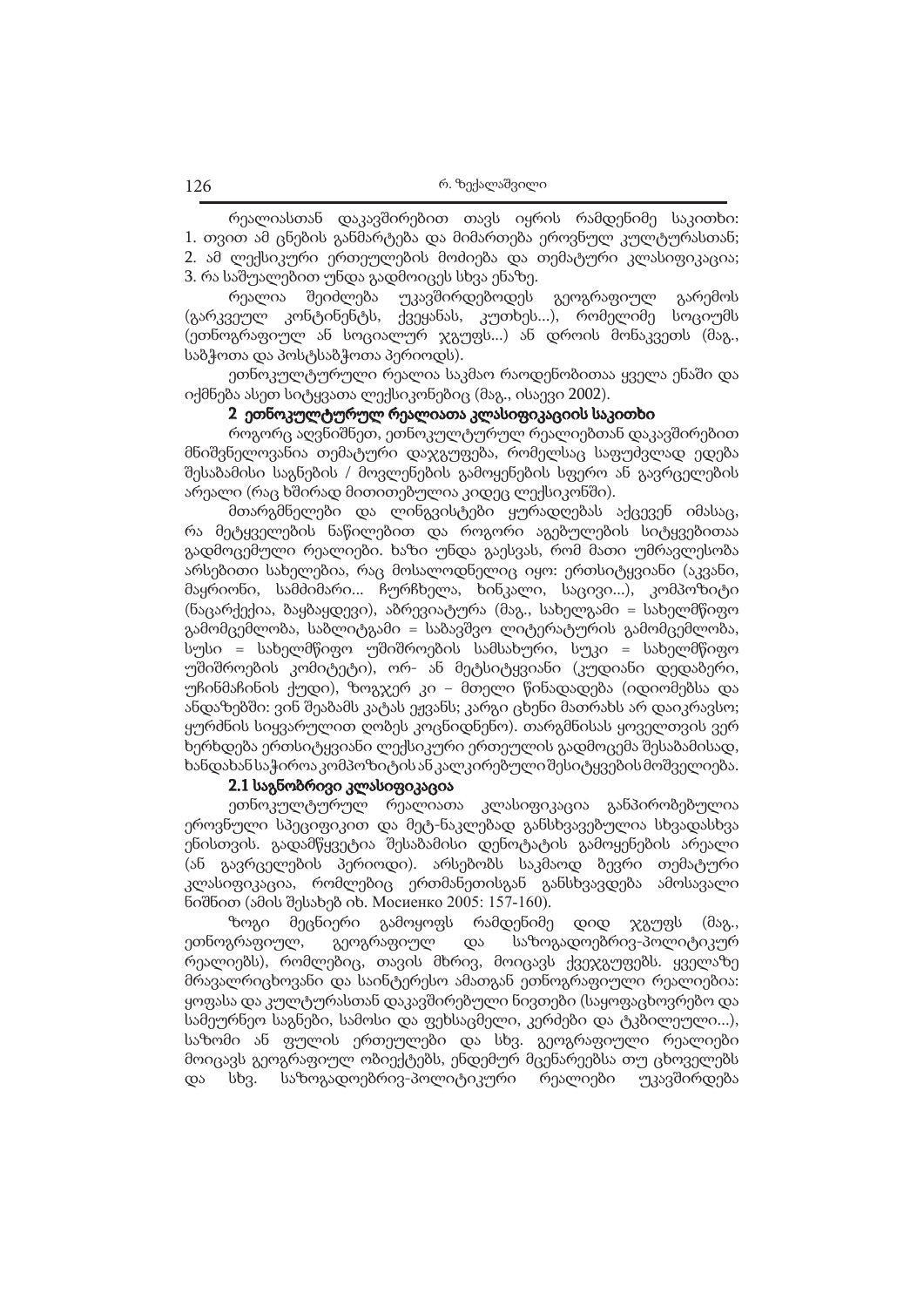ადმინისტრაციულ-ტერიტორიულ დაყოფას, ხელისუფლების ორგანოებს, სამოხელეო თანამდებობებს, წოდების, ტიტულისა თუ კასტის აღმნიშვნელ სიტყვებს სხვადასხვა ისტორიულ ეპოქაში.

## 2.2 კლასიფიკაცია დროითი და ლოკალური მიმართებების მიხედვით

სიტყვების გამოყენების პერიოდის თვალსაზრისით განასხვავებენ ისტორიულ და თანამედროვე რეალიებს (შესაბამისად, ესაა ისტორიზმები, არქაიზმები ან ნეოლოგიზმები (მაგ., ხევისბერი, ერისთავი, მეჭურჭლეთუხუცესი, თორ-აბჯარი, ჩაჩქანი და სხვ.). ამას გარდა, ასახელებენ საკუთარ (ეროვნულ ან ლოკალურ), უცხო და ინტერნაციონალურ რეალიებს. მაგ., ელარჯი და გებჟალია მეგრული კერძებია, კუბდარი − სვანური, ამიტომ შესაძლებელია მივიჩნიოთ ლოკალურ რეალიებად, თუმცა ასეთი დაყოფა მაინც პირობითია და ზოგჯერ სადავოც, რადგან დღეს ამ კერძებს მთელ საქართველოში ამზადებენ. მაგ., ჩურჩხელა და გოზინაყი ეროვნულია, ხოლო ჯანჯუხა − ლოკალური, რადგან გავრცელებულია დასავლეთ საქართველოში.

ენათმეცნიერებმა და ქვეყნისმცოდნეებმა ყურადღება მიაქციეს ერთი და იმავე ცნების აღმნიშვნელ განსხვავებულ სიტყვებს ან ერთი სიტყვის სემანტიკის ცვლას ენის ვარიანტებში, მაგ., ინგლისურში − ბრიტანეთსა და ამერიკაში (იხ. Томахин 1988), გერმანულში − გერმანიაში, ავსტრიასა და შვეიცარიაში.

## 3 ქართულ ეთნოკულტურულ რეალიათა სემანტიკური ჯგუფები

სხვადასხვა ენაში ეთნოკულტურული რეალიების სემანტიკური ჯგუფების რაოდენობა ერთნაირი არ იქნება. ჩვენ ქართულ ენაში გამოვყავით ასეთი ლექსიკური ერთეულების თემატური ჯგუფები კიტა ჩხენკელის ცნობილი "ქართულ-გერმანული ლექსიკონისა" (Tschenkéli 1965-1974) და 2009 წელს გამოცემული "ქართულ-გერმანული ლექსიკონის" მიხედვით (ზექალაშვილი 2009; მე-2 გამოცემა: 2015)<sup>1</sup>.

ყურადღება არ გაგვიმახვილებია ლექსიკური ერთეულების წარმომავლობაზე, რადგან ასეთ სიტყვათა ერთი ნაწილი ქართული არაა, მაგრამ იმდენად შესისხლხორცებულია ჩვენს ყოფასთან, რომ ეთნოკულტურულ რეალიად მივიჩნევთ (მაგალითად, სპარსულია ჯარა, თარი, თურქული − ფაფახი, ჩოხა, ყაბალახი, ბერძნული − პანაშვიდი და სხვ.).

პირველ ჯგუფად გამოვყავით ქვეყნის სხვადასხვა კუთხისა და იქ მცხოვრებთა სახელები: ქართლი, იმერეთი, ხევსურეთი, ფშავი, სამეგრელო, სვანეთი... ქართლელი, იმერელი, ხევსური, ფშაველი, მეგრელი, სვანი...

დღესასწაულები (რიტუალები, ტრადიციები და ადათ-წესები): ხატობა, ჭიაკოკონობა... ამაღლება, აღდგომა, შობა, მარიამობა, გიორგობა, ფერისცვალება... ხევისბერი, ქადაგი, თამადა, სადღეგრძელო, ყანწი... მეჯვარე, მაყარი, სამძიმარი, პანაშვიდი, ზარი, ჭირისუფალი...

საცხოვრებელი გარემო და საოჯახო ნივთები: ოდა, ფაცხა, თონე, საწნახელი, მარანი, ქვევრი, ჭური, ორშიმო, გოდორი, გუდა, ტიკი, როდინი...

 $^{-1}$  აბსტრაქტის ინგლისურ ვარიანტში რეალიების თარგმანები (ან განმარტებები) ძირითადად, ეყრდნობა რეიფელდის ქართულ-ინგლისურ ლექსიკონს (Reyfield 2006).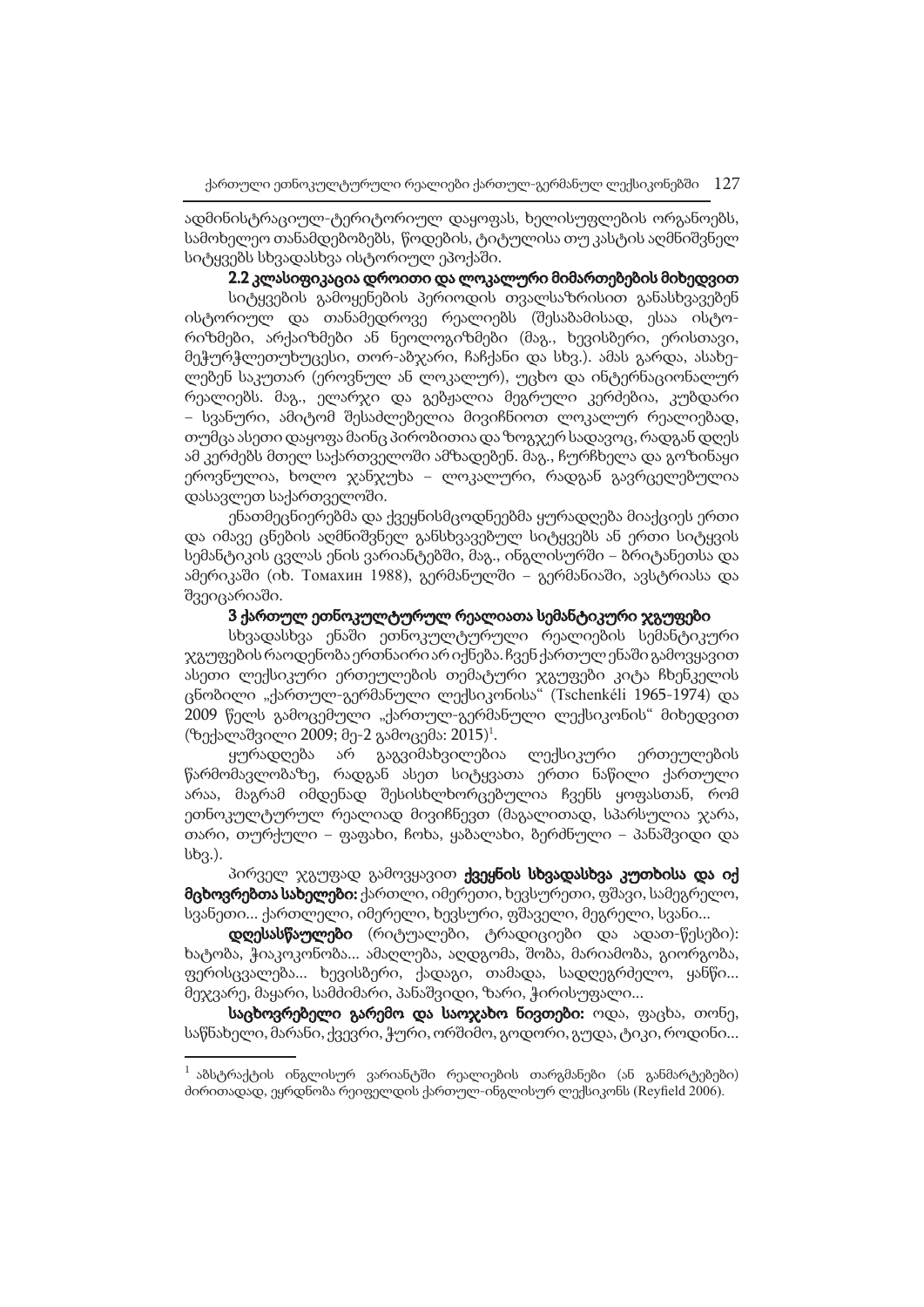სამეურნეო საქმიანობასა და რეწვასთან დაკავშირებული ლექსიკა: კევრი, თითისტარი, ჯარა, გუთნისდედა...

მუსიკალური საკრავები: ფანდური, ჩონგური, სალამური, ჭიანური, გუდასტვირი, ჭიბონი, დოლი, დიპლიპიტო...

ეროვნული სამოსი (თავსაბურავი ან ფეხსაცმელი): ჩოხა, ახალუხი, ფაფახი, ყაბალახი, ქალამანი, ნაბადი, პაჭიჭები...

ცეკვები და სიმღერები: აჭარული, ხორუმი, ლეკური, სამაია, იავნანა...

სა<mark>ბავშვო თამაშები და გართობები:</mark> დამალობანა, დაჭერობანა, კენჭაობა, ლელობურთი... ყეენობა, ბერიკაობა...

ხალხური ზღაპრებისა და მითოსის პერსონაჟები (ან ჯადოსნური ნივთები): ნაცარქექია, კომბლე, ჭინჭრაქა, ასფურცელა, ოჩოპინტრე, ქოსატყუილა, კუდიანი დედაბერი, ალქაჯი...

კერძები და ტკბილეული: საცივი, სულგუნი, ელარჯი, ხინკალი, ხაჭაპური, ლობიანი, მხლოვანი, კუბდარი, ჭვიშტარი, ნაზუქი, მწვადი, ჩახოხბილი, ჩაქაფული, ჩიხირთმა, ბოზბაში, გებჟალია, გოზინაყი, ჩურჩხელა, ფელამუში, თათარა და სხვ.

ბავშვებთან გამოყენებული სიტყვები: აჩუ-აჩუ, ბუა, ამუნია, ფისუნია, წია-წია, პიპია, ბაჩები, ზიზია...

საალერსო და ფიცილის ფორმულები: შენი ჭირიმე, შენ გენაცვალე, შენ შემოგევლე, შენმა მზემ, დედაშვილობამ, მამაშვილობამ...

# 4 ეთნოკულტურული ლექსიკის გადმოცემა ქართულ-გერმანულ ლექსიკონში

ქართული ლექსიკოგრაფიული მასალის გაცნობა მოწმობს, რამდენად დიდი პრობლემის წინაშე დგას ლექსიკონის შემდგენელი ეთნოკულტურული ლექსიკის თარგმნისას.

სპეციალურ ლიტერატურაში დასახელებულია ასეთი ლექსიკური ერთეულების ლექსიკალიზაციის სხვადასხვა საშუალება. ორენოვან თარგმნითს ლექსიკონებში ზოგჯერ ამ სიტყვებს უთარგმნელად წერენ, ოღონდ ახსნილია სემანტიკა, იშვიათად მოძებნილია მსგავსი ეკვივალენტი.

რაც შეეხება მხატვრულ ლიტერატურას, ამა თუ იმ რეალიის გადმოსატანად მთარგმნელი გაცილებით მეტ საშუალებას იშველიებს: კალკირებული სიტყვის ან სემანტიკური ნეოლოგიზმის შექმნას, კონტექსტურ ან ჰიპონიმურ თარგმანს, მსგავსი რეალიის სახელს სხვა ენაზე ან უკიდურეს შემთხვევაში − ტექსტში მის გამოტოვებასაც (ამის შესახებ იხ. Panasiuk 2005) 2 .

ეთნოკულტურულ ცნებებს დასახელებულ ლექსიკონებში ხშირად ახლავს შესაბამისი ახსნა. მაგალითად, დღესასწაულების, ადათ-წესების, ეროვნული სამოსის, ხალხური ცეკვებისა და სიმღერების, კერძების, ზღაპრული პერსონაჟების სახელებს, საალერსო სიტყვებს და ა.შ. მათი სემანტიკის გადმოსაცემად კი მოშველიებულია განმარტებები.

 $^2$  მხატვრულ ლიტერატურაში გამოყენებული რეალიების თარგმნის ხერხებზე სტატიაში არ გვექნება მსჯელობა.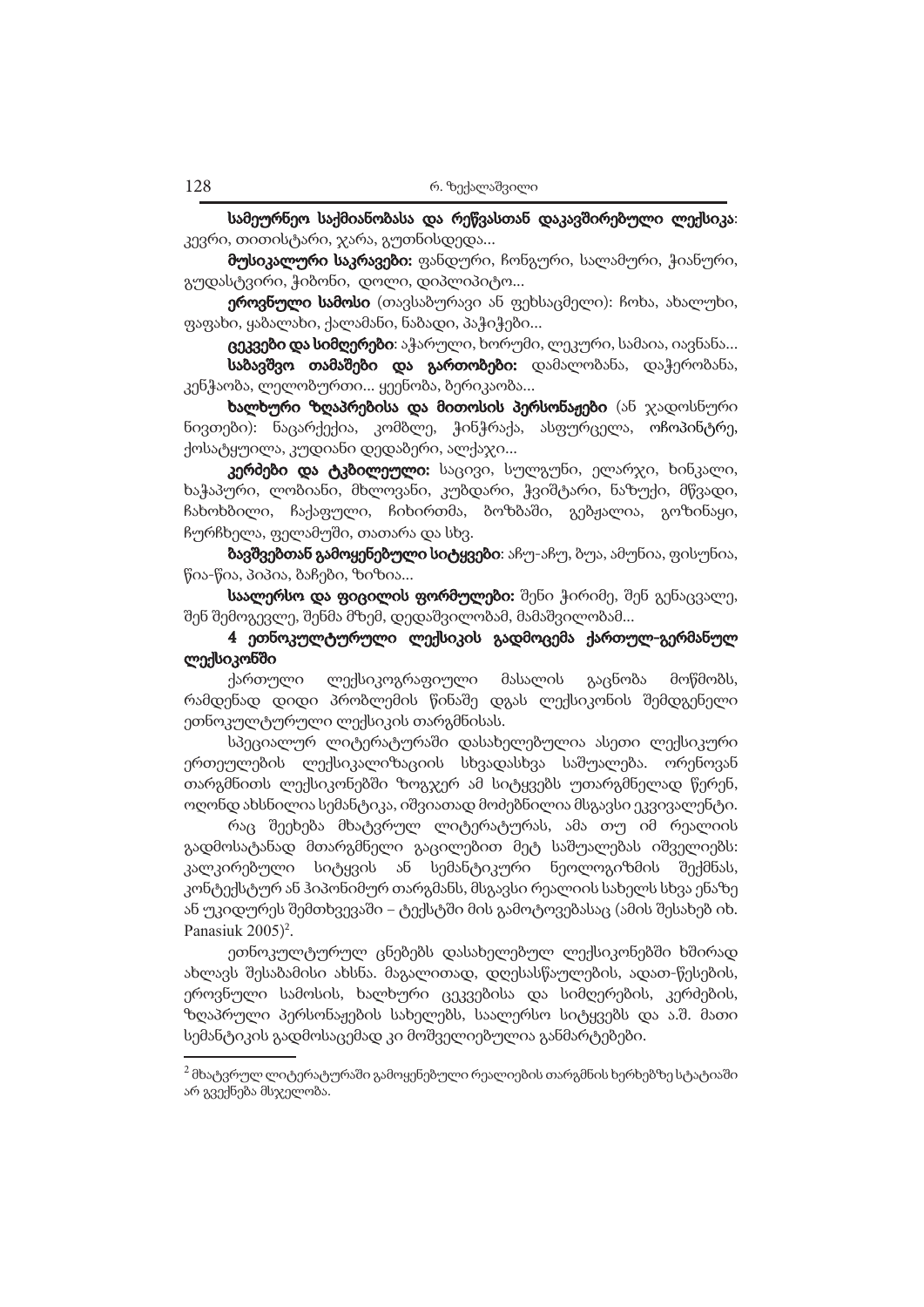2009 წელს გამოცემულ ლექსიკონში უთარგმნელადაა შეტანილი ქართული კერძების ან ტკბილეულის სახელები<sup>3</sup>:

სულგუნი Sulguni m (eine Art Kase) − გერმანულად მიწერილია: ყველის ნაირსახეობაა<sup>4</sup>.

ჩურჩხელა Tschurtschela f (aufgefädelte Nüsse, die im Most getunkt und gedörrt sind) − ძაფზე ასხმული ნიგოზი, თათარაში ამოვლებული და მზეზე გამშრალი; კ. ჩხენკელის განმარტებაა: auf e-n Faden aufgezogene u. in eingedicktem Traubensaft kandierte Wal- od. Haselnüsse (Tschenkéli 1965-1974). გოზინაყი კულ. Gosinaki m (Näscherei aus Nüssen und Honig, die Süßigkeit zum Neujahr) − ტკბილეული ნიგვზისა და თაფლისაგან, რომელიც საახალწლოდ მზადდება.

ფელამუში Felamuschi m (breiartige süße Beize aus Weintraubensaft und Maismehl) − ფაფისებრი ტკბილი მასა, დამზადებული ყურძნის წვენისა (ბადაგისა) და სიმინდის ფქვილისგან.

თათარა Tatara f (Brei aus Traubensaft und Weizenmehl) − ფაფა, დამზადებული ყურძნის წვენისა (ბადაგისა) და პურის ფქვილისგან.

საცივი Sazivi (Puten- oder Geflügelbrühe mit gewürzter Walnusssoße) − ინდაურის ან ფრინველის ხორცის ბულიონი, სანელებლებით შეკმაზული ნიგვზის სოუსში.

ხინკალი Chinkali m (große Klößchen mit Fleischfüllung, wie Pelmeni oder Ravioli) − ხორცის გულსართიანი მოხარშული კვერები, პელმენისა და რავიოლის მსგავსი.

კუბდარი Kubdari m (Brot mit Fleischfüllung) – ხორცის გულსართიანი პური (სვანეთში).

ბოზბაში Bozbaschi m (Suppe aus dem Schaffleisch) − ცხვრის ხორცის წვნიანი. ჩიხირთმა Tschichirtma f (legierte Hühnerbrühe) ქათმის წვნიანი, სანელებლებით შეკმაზული.

ზოგიერთი სიტყვა არაა ტრანსლიტერაციით დაწერილი და ახლავს მხოლოდ კომენტარები:

ლობიანი Brot, gefüllt mit gekochten Bohne – მოხარშული ლობიოს გულსართიანი პური.

ტყლაპი Fruchtplätzchen n (dünne getrocknete Paste aus sauren Pflaumen) − ქლიავისგან დამზადებული თხელი პასტა, მზეზე გამხმარი.

მწვადი Schaschlik m, Fleischspieß m (auf einem Spieß gebratenes Fleisch) − შამფურზე შემწვარი ხორცი.

დაძებნილია მეტ-ნაკლებად მსგავსი ეკვივალენტები სიტყვებისთვის: ხაჭაპური, ტკბილისკვერი, ქადა, ღომი, მხალი და სხვ.

მაგ., ხაჭაპური Käsekuchen m, Käsebrot n, Quarkkuchen m, Quarkpfannkuchen m, Quarktasche f; აქ შერჩეული გერმანული სიტყვები ნიშნავს ყველიან პურს, ნამცხვარს ან ბლითს. რა თქმა უნდა, ეს სიტყვები მხოლოდ ნაწილობრივ ესადაგება ქართულ რეალიას.

<sup>&</sup>lt;sup>3</sup> უთარგმნელ სიტყვებში გერმანულ ენაზე გადატანისას პრობლემას ქმნის არტიკლის შერჩევაც. ამ დროს გათვალისწინებულია სხვა ლექსიკონებში გამოყენებული პრაქტიკა.

 $^4$  მაგალითებში განმარტებები ძირითადად დასახელებულია 2009 წელს გამოცემული ქართულ-გერმანული ლექსიკონიდან.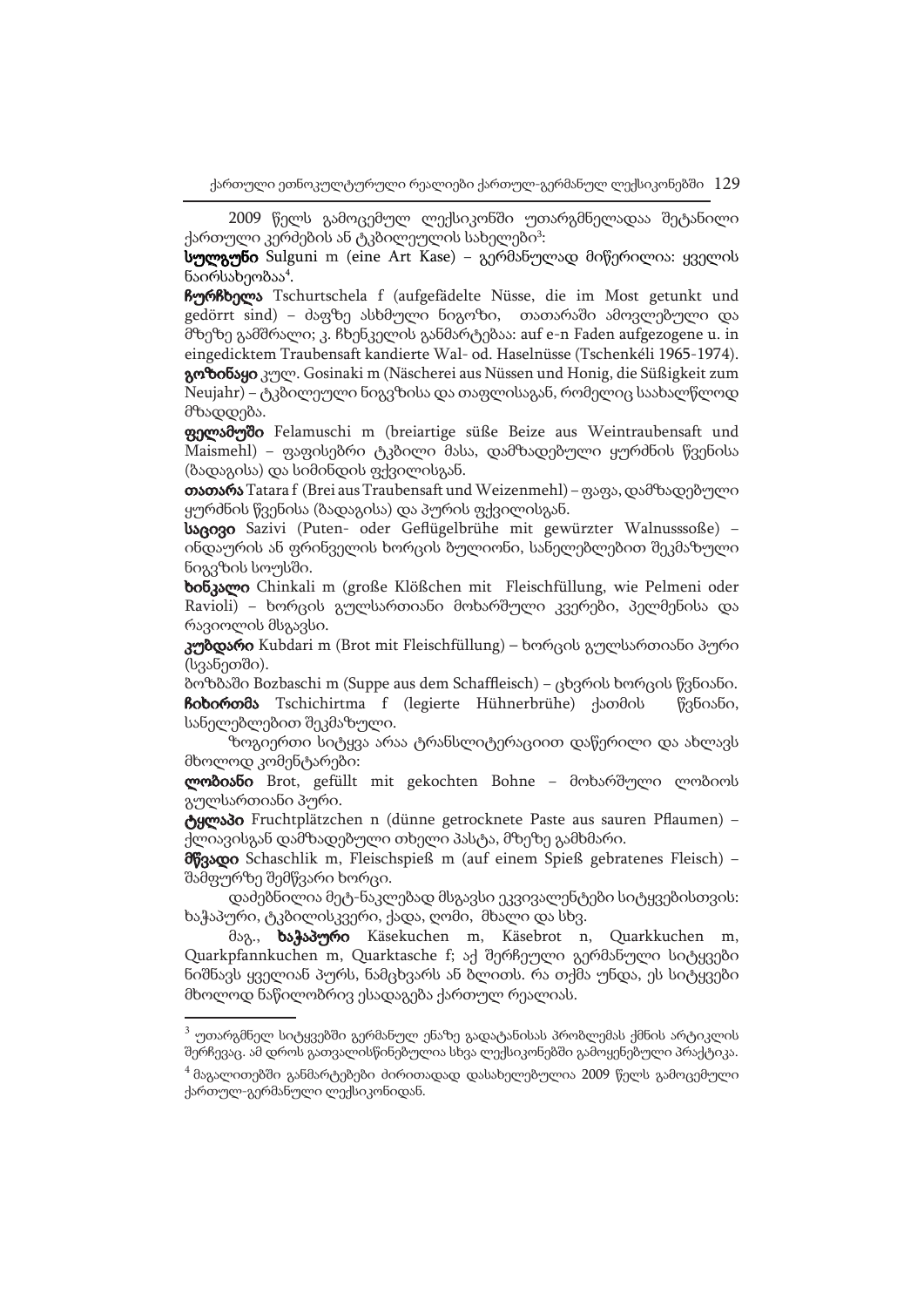ცეკვებისა და სიმღერების სახელებთან აღნიშნულია გავრცელების რეგიონი, მამაკაცები ასრულებენ თუ ქალები. მაგ.: აჭარული, ხორუმი, ლეკური, სამაია, იავნანა...

სამაია Samaia f (Frauentanz) − ქალების ცეკვა.

ლეკური Lesginka f, lesgischer Tanz; ხორუმთან Chorumi m წერია, რომ მამაკაცების საფერხულო ცეკვაა.

იავნანას თარგმანში, ცხადია, ვერ შენარჩუნდა ქართული სიტყვის კონოტაცია (ია-ვ + ნანა), თუმცა აღნიშნულია, რომ ესაა აკვანთან შესასრულებელი სიმღერა: Wiegenlied n; თვითონ აკვანიც ეთნოკულტურული რეალიაა და თარგმნილია, როგორც ბავშვის საწოლი, რომელშიც ჩვილს ძილის წინ არწევენ და აძინებენ.

სიტყვა **ჭირისუფლისთვის** დავასახელებთ თარგმნითს ეკვივალენტებს სკ. ჩხენკელის ლექსიკონიდან: Leidtragender m, Hinterbliebener m; გადატანით: Betreuer m, Fürsorger m.

ცალკე გამოვყავით ხალხური ზღაპრების (მითოლოგიის) პერსონაჟების ან ჯადოსნური ნივთების სახელები. მაგ., **ნაცარქექიას** ბევრი სინონიმი აქვს მიწერილი, მაგრამ ზუსტად ვერც ერთი ვერ ასახავს ქართული სიტყვის კონოტაციას: Aschenputtel n, Aschenbrödel n კონკიას მნიშვნელობითაც გამოიყენება (რადგან მათი პირველი კომპონენტი ნაცარია), მაგრამ მათში არ იგულისხმება უსაქმურობა და სიზარმაცე. ქართულად ნაცარქექიას (ზღაპრის შესაბამისად) გადატანით უწოდებენ უსაქმურ, უმაქნის კაცს, ამიტომ შერჩეულია სხვა სინონიმებიც: Faulenzer, Müßiggänger, Nichtstuer; ოჩოპინტრესთვის მოძებნილია თარგმნითი ეკვივალენტი: Waldgeist m (ნიშნავს ტყის სულს).

საინტერესოა სიტყვა **დოყლაპია,** რომლის რამდენიმე შესატყვისი დაიძებნა გერმანულ ენაში: Gaffer m, Maulaffe m, Tagedieb m, Drückeberger m. ცხადია, ეს ეკვივალენტები ვერ გადმოსცემს ქართული სიტყვის კონოტაციას: დოყლაპია არის ადამიანი, რომელიც დოს ყლაპავს (რადგან ამას დიდი ძალისხმევა არ სჭირდება) ანუ ის უსაქმური და არაფრის გამკეთებელია; გერმანული სინონიმებიდან აღსანიშნავია Tagedieb, რომელიც სიტყვასიტყვით აღნიშნავს "დღის ქურდს" (ვინც დროს უაზროდ ფლანგავს ანუ დროს იპარავს); უსაქმურის აღმნიშვნელია ასევე Hans Guckindieluft<sup>5</sup>. ეს ხელოვნურად შექმნილი სიტყვაა და ნიშნავს: "უყურე ჰაერს" (როცა პირღია ადამიანი უაზროდ იყურება აქეთ-იქით).

ქართული **ძილისგუდას გ**ერმანული ეკვივალენტია Schlafmütze (აღნიშნავს "ძილის ქუდს"), ნომინაციის მსგავსება თვალში საცემია, მაგრამ სხვაობა აშკარაა. ვფიქრობთ, ქართული ვარიანტი გუდა უფრო მიესადაგება ძილის მოყვარულ ადამიანს, ვიდრე ქუდი.

გამოსაყოფია მცენარეთა სახელები, რომელთაც სპეციფიკური კონოტაცია აქვთ: აბრეშუმა Hexenzwirn f, ბებრისკონა Ackernessel f, Taubnessel f, ქრისტესისხლა Schéllkraut n -(e)s, Schéllwurz f, ძაღლყურძენა Nachtschatten m, მრავალძარღვა Wegerich m, ნაცარქათამა Fílzkraut n და სხვ. (მცენარეთა სახელდების შესახებ იხ. ჯორბენაძე 1997: 49; იქვე: 93-98; ზექალაშვილი 2016: 62-70).

<sup>5</sup> გერმანულ ზღაპრებში ჰანსი ხშირად გამოყვანილია სულელ, ბრიყვ და უსაქმურ პერსონაჟად.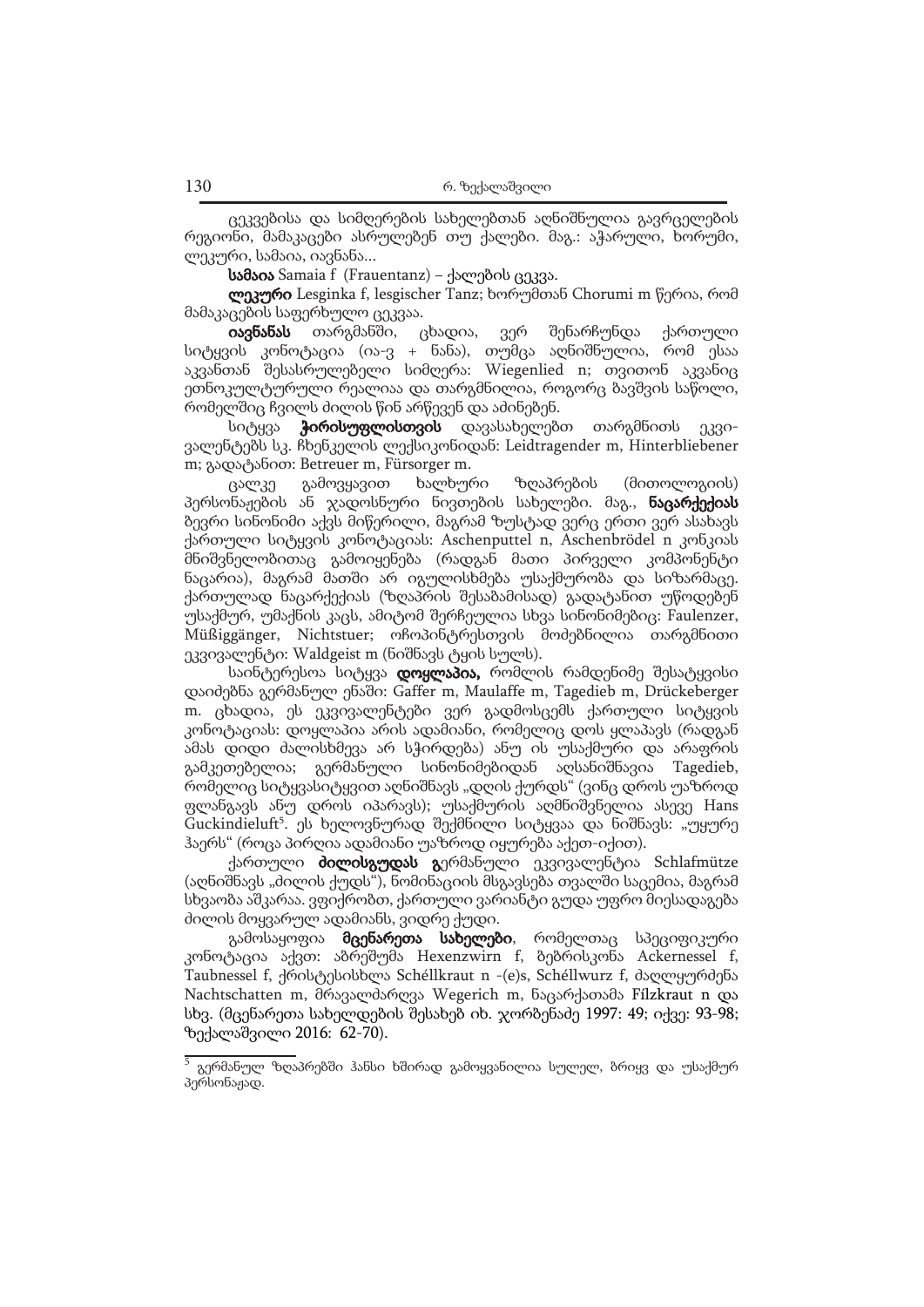ცხადია, თარგმანებში ქართული სიტყვის მოტივაცია და ელფერი დაკარგულია, რადგან გერმანული სახელდების პრინციპი მათში განსხვავებულია.

ლექსიკონში ვხვდებით ბავშვური ენისთვის დამახასიათებელ რამდენიმე ლექსიკურ ერთეულსაც შესაბამისი კომენტარითა და განმარტებით: ამუნია, ბუა Schreckgespenst n; აჩუ-აჩუ Trapptrapp n, Spielpferdchen n; ბეკეკა Zickel f; კიჭი Zähnchen n; კოკოკო Putput n; ნანა Schlaf m; ღრუტუნა Schwein n; ჩიორა, ჩიტუნია Piepvogel m; ცუგა Hündchen n; წია-წია (წიწილა) Put-Put n და სხვ.

ცალკე შევჩერდებით რამდენიმე საალერსო მყარ შესიტყვებაზე, რომელთა თარგმნა სიტყვასიტყვით შეუძლებელია. ამიტომ ლექსიკონში გამოყენებულია სიტუაციური ეკვივალენტი: შენი ჭირიმე bitte schön; seien Sie so nett (freundlich; gut)! (ზექალაშვილი 2009); (Zärtlichkeitsform) mein Liebes, sei so lieb, bitte; du meine Güte! ფრჩხილებში კი მოცემულია ზუსტი თარგმანიც: dein Ungemach auf mich (Tschenkéli 1965-1974). შენ გენაცვალე: mein Liebes!; tu mir die Liebe! სიტყვასიტყვით: ich will dich in der Not ersetzen, ich will für dich durchs Feuer gehen; ფიცილის ფორმულა შენმა მზემ მოითხოვდა ისეთი ეკვივალენტის მოძებნას, რომელიც გამოიყენება მსგავს სიტუაციაში, რადგან ზუსტი თარგმანი გაუგებარი იქნებოდა: bei deiner Seele! meine Hand drauf! so wahr ich lebe!

როგორც ვხედავთ, განსახილველ ქართულ-გერმანულ ლექსიკონებში ეთნოკულტურულ რეალიათა დასახელებების გადმოსატანად მოშველიებულია სამი ხერხი: უთარგმნელად გადმოტანა (შესაბამისი განმარტებების დართვით); მხოლოდ სემანტიკის ახსნა და მსგავსი სემანტიკის ლექსიკური ერთეულების მოძებნა.

### დასკვნები

ორენოვანი თარგმნითი ლექსიკონების გაცნობა მოწმობს, რამდენად დიდი პრობლემის წინაშე დგას ლექსიკოგრაფი ეთნოკულტურული რეალიების ეკვივალენტების შერჩევისას.

გაანალიზებულ ქართულ-გერმანულ ლექსიკონებში ეთნოკულტურულ რეალიათა ძირითადი თემატური ჯგუფებია: რელიგიური და ეროვნული დღესასწაულები, ტრადიციები და ადათ-წესები, სამეურნეო საქმიანობასა და რეწვასთან დაკავშირებული, ეროვნული კერძები და ტკბილეული, ეროვნული სამოსი, მუსიკალური საკრავები, საბავშვო თამაშები და გართობები, ხალხური ზღაპრების პერსონაჟები, ჯადოსნური ნივთები, საალერსო სიტყვები და სხვ.

ქართულ-გერმანულ ლექსიკონებში ეთნოკულტურულ რეალიათა გადმოსატანად გამოყენებულია რამდენიმე საშუალება: ა) უთარგმნელად, ტრანსლიტერაციით დაწერილი სიტყვის განმარტება; ბ) რეალიის შინაარსის ახსნა (ან კალკირებული თარგმანი); გ) გერმანულ ენაში უკვე არსებული მსგავსი შინაარსის სიტყვის მოძიება.

ამ გამოცდილების განზოგადება შესაძლებელია სხვა ორენოვანი თარგმნითი ლექსიკონების შესადგენად.